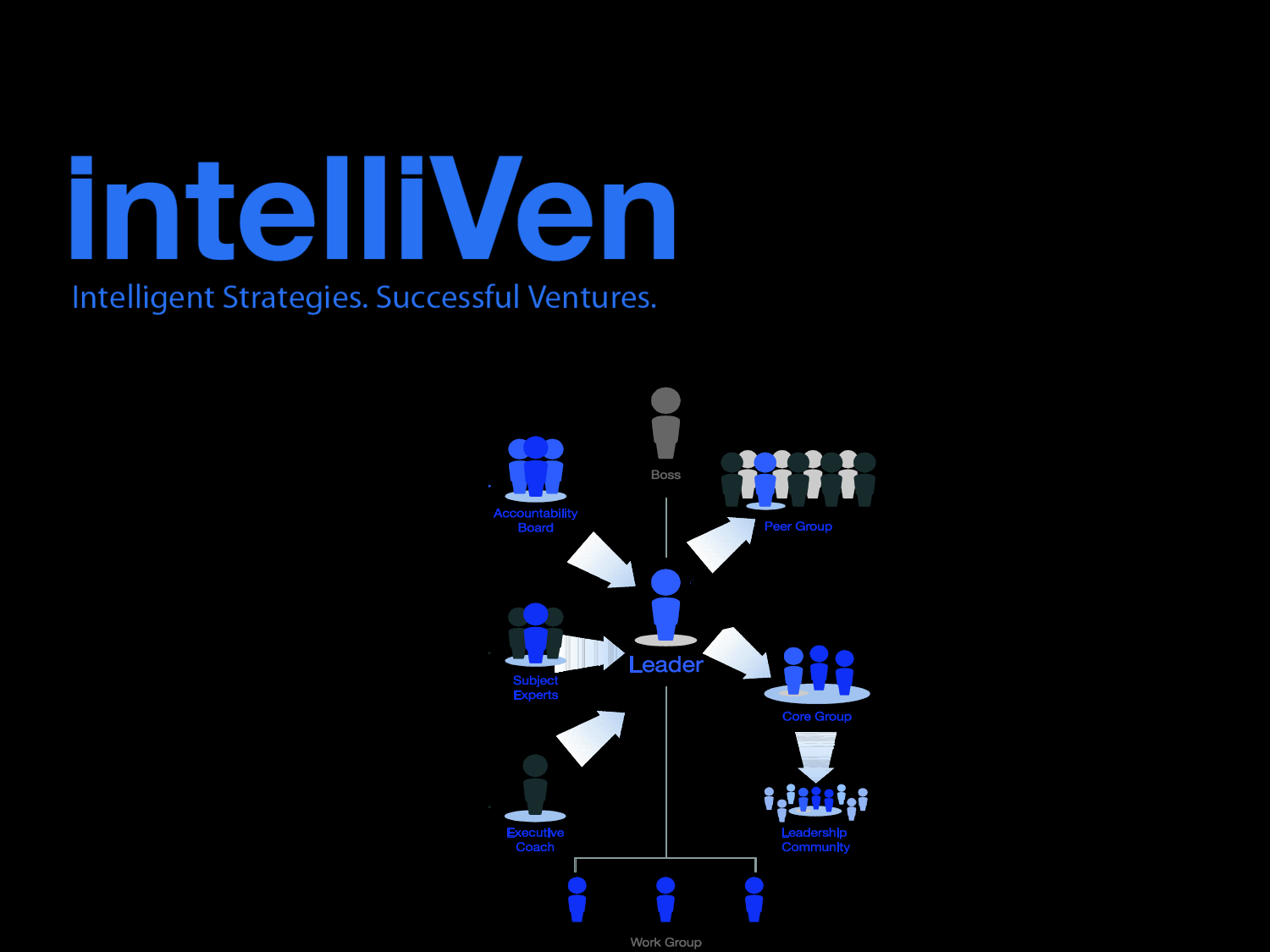How CEOs can use Accountability Boards and Subject Matter Experts to help and support their organization to perform and grow.

Peter F. DiGiammarino Renaissance Executive Forum October 21, 2014

Copyright 2014 IntelliVen, LLC and Peter F. DiGiammarino. All rights reserved. Quotation, reproduction or transmission is prohibited without written permission from IntelliVen, LLC and Peter F. DiGiammarino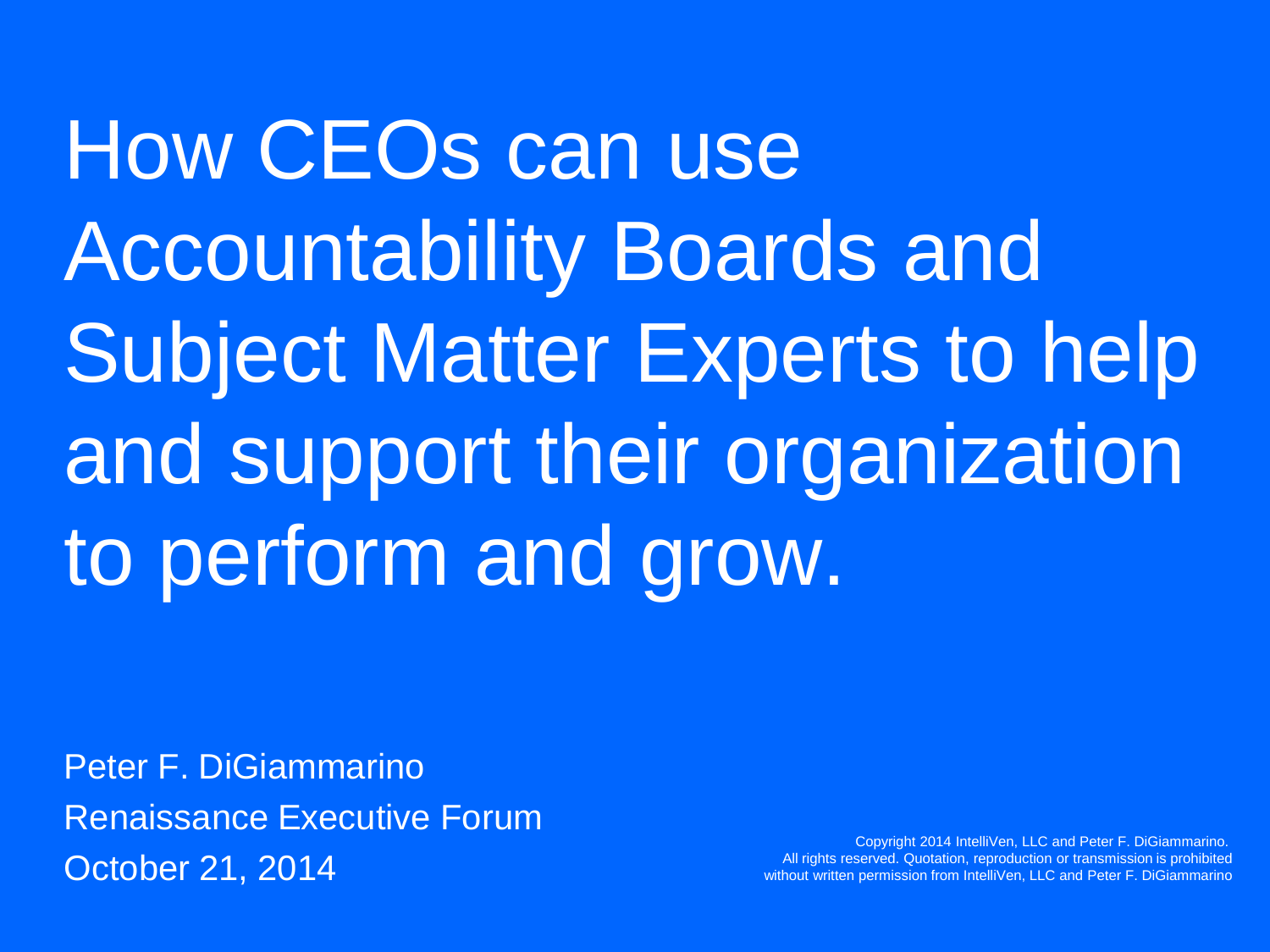**Long-term performance and growth comes with continuous and balanced development of actions in accord with seven truths.**



3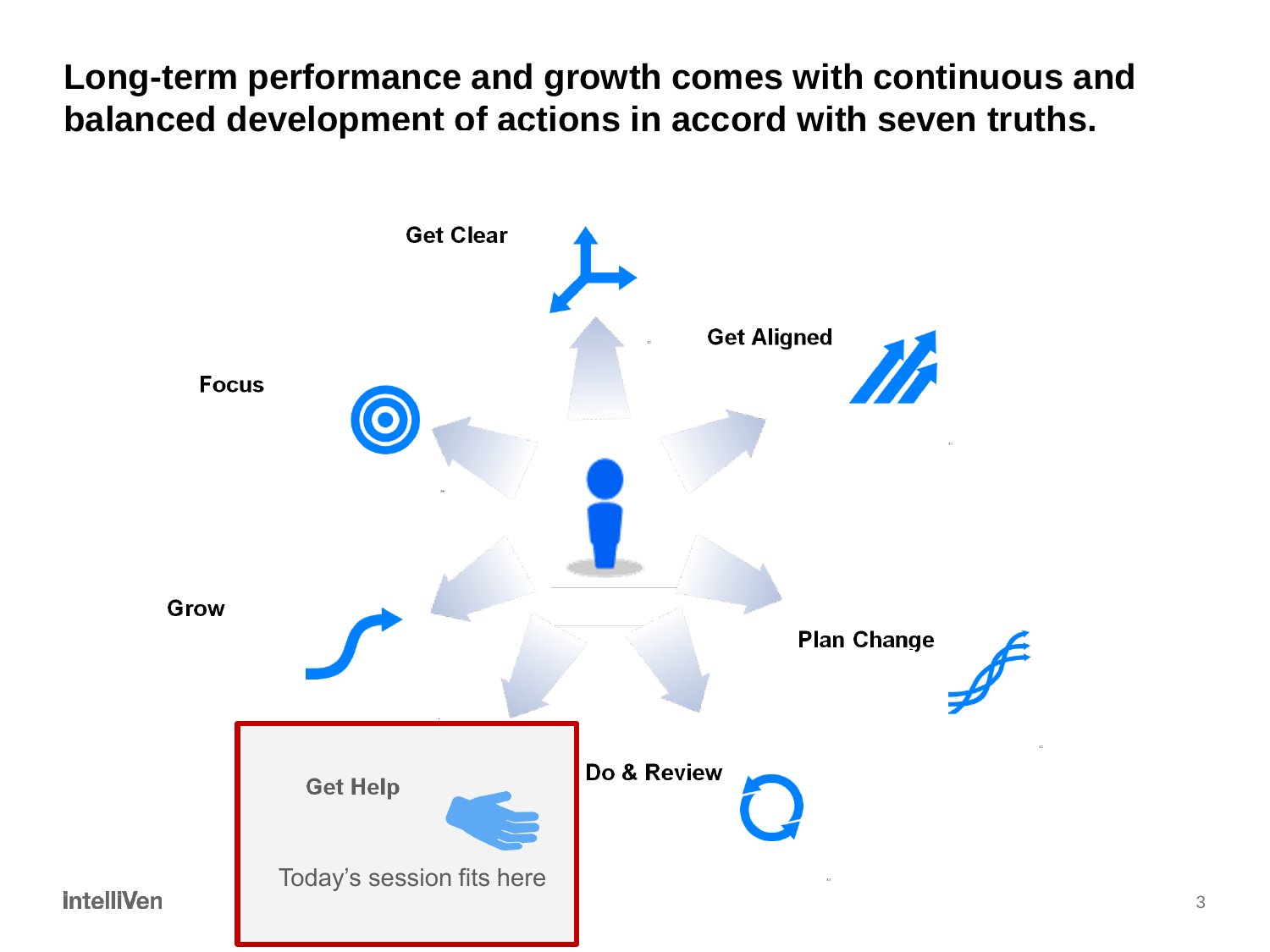*Truth.* No leader succeeds alone.

# **Get Help** *Action.*

Build a board. Retain experts. Get a coach.

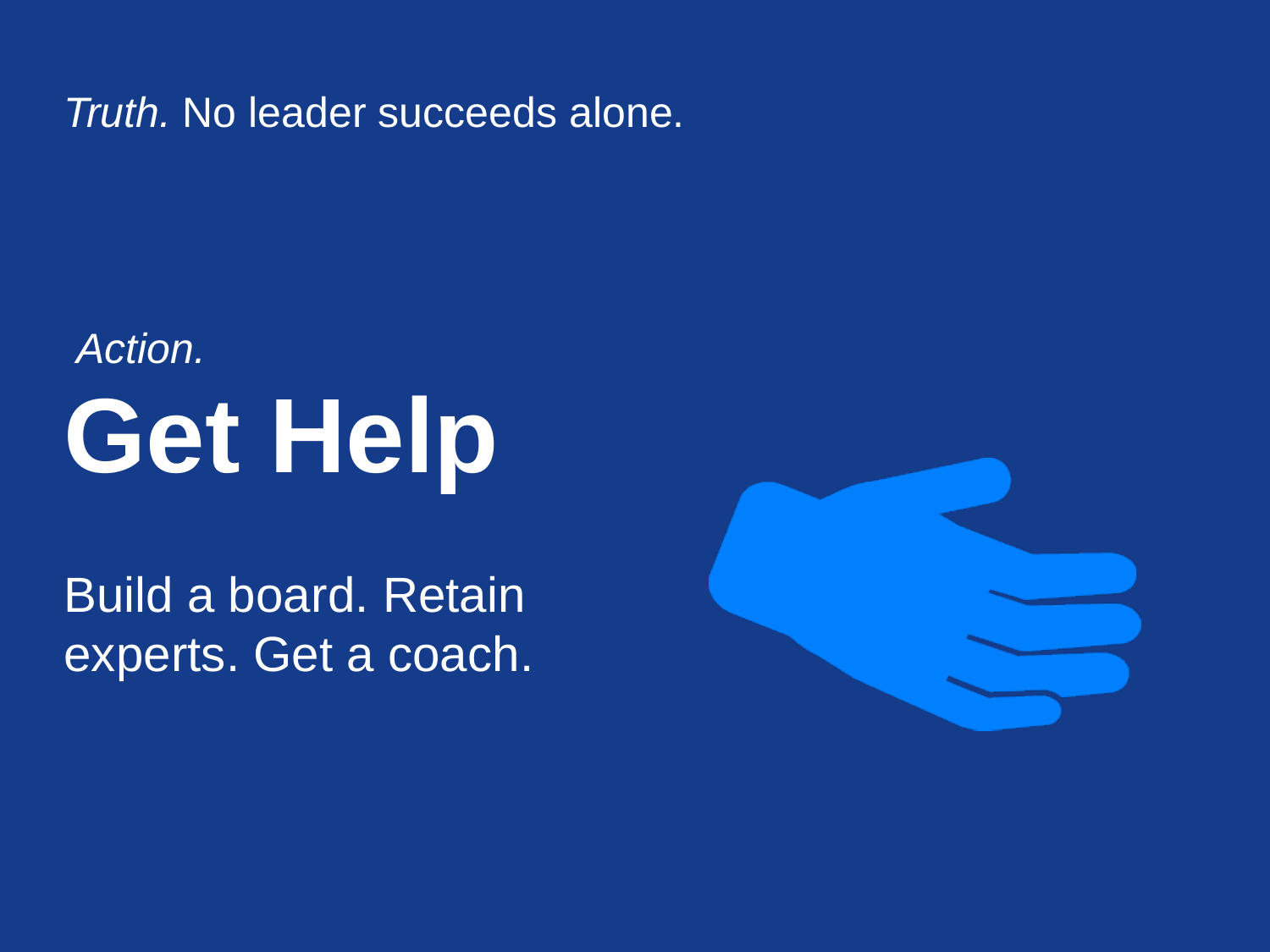# **Background Reading**

Click bulleted links to access advance materials

- Read ahead:
	- [PEI Post on how board members and CEOs can work together](http://www.intelliven.com/how-ceos-and-investors-can-best-work-together-for-higher-odds-of-better-results-sooner/)
	- [Post on how early stage ventures should think about their Boards](http://www.intelliven.com/note-on-boards/)
	- *["Never](http://www.intelliven.com/note-on-doing-what-you-are-told/) [do as I say"](http://www.intelliven.com/note-on-doing-what-you-are-told/)* [post](http://www.intelliven.com/note-on-doing-what-you-are-told/)
- Answer the question at [this survey](https://www.surveymonkey.com/s/7Y8323J) to share what is on your mind about boards.
- Additional reading[:](http://www.intelliven.com/note-on-finance-vs-operations-as-a-career-path-for-top-mba-students/)
	- [Background on how PE deals work](http://www.intelliven.com/note-on-finance-vs-operations-as-a-career-path-for-top-mba-students/)
	- [How to run an annual leadership team planning offsite](http://www.intelliven.com/how-to-run-a-great-annual-leadership-team-strategy-offsite-meeting/)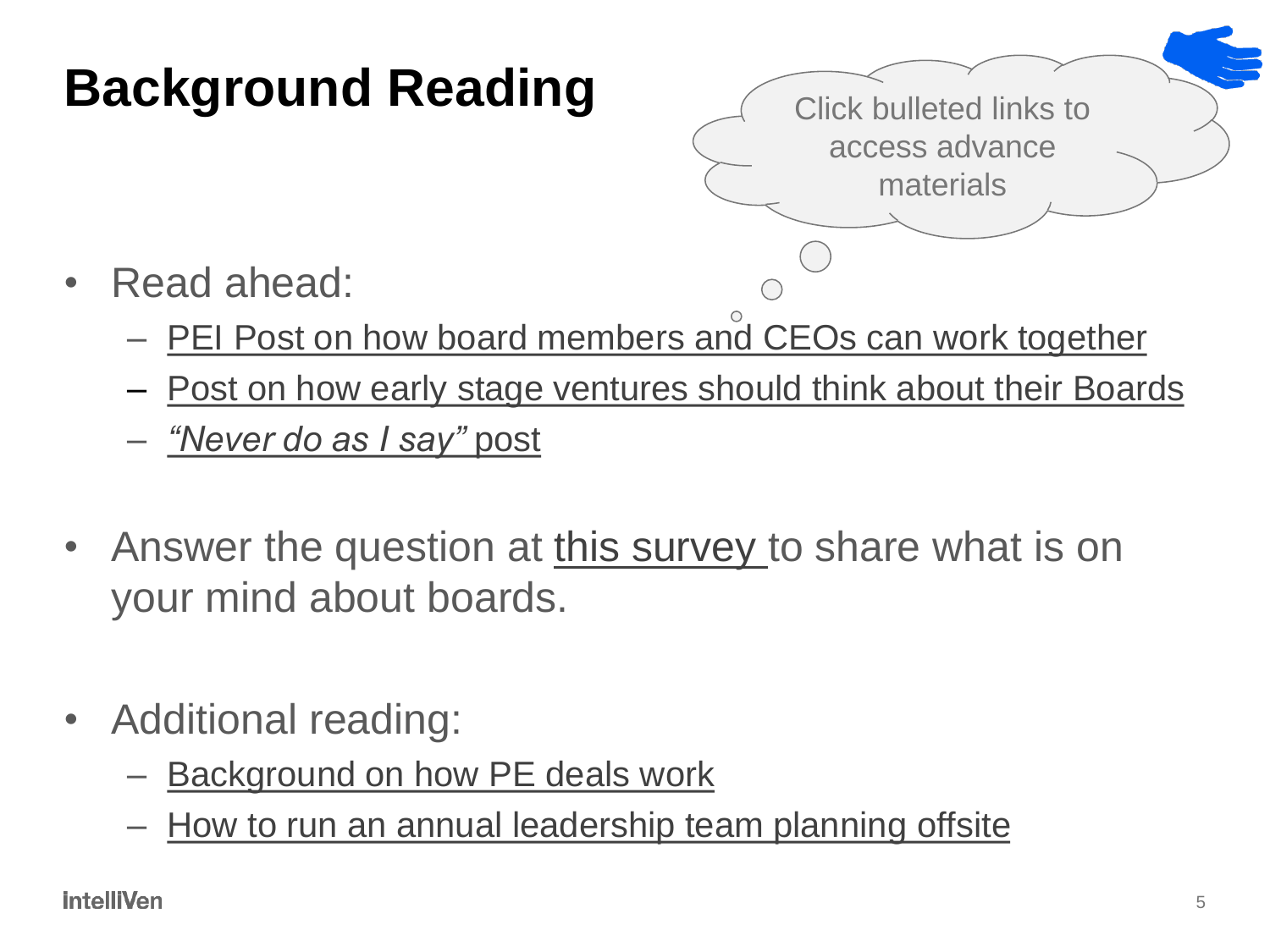Think of a specific high-stakes situation that called for action when you were in the role of leader:

Summarize the case and what action you took.

What could you have done to get a better result?

How can you set up a system to provide the above answer before taking action instead of after?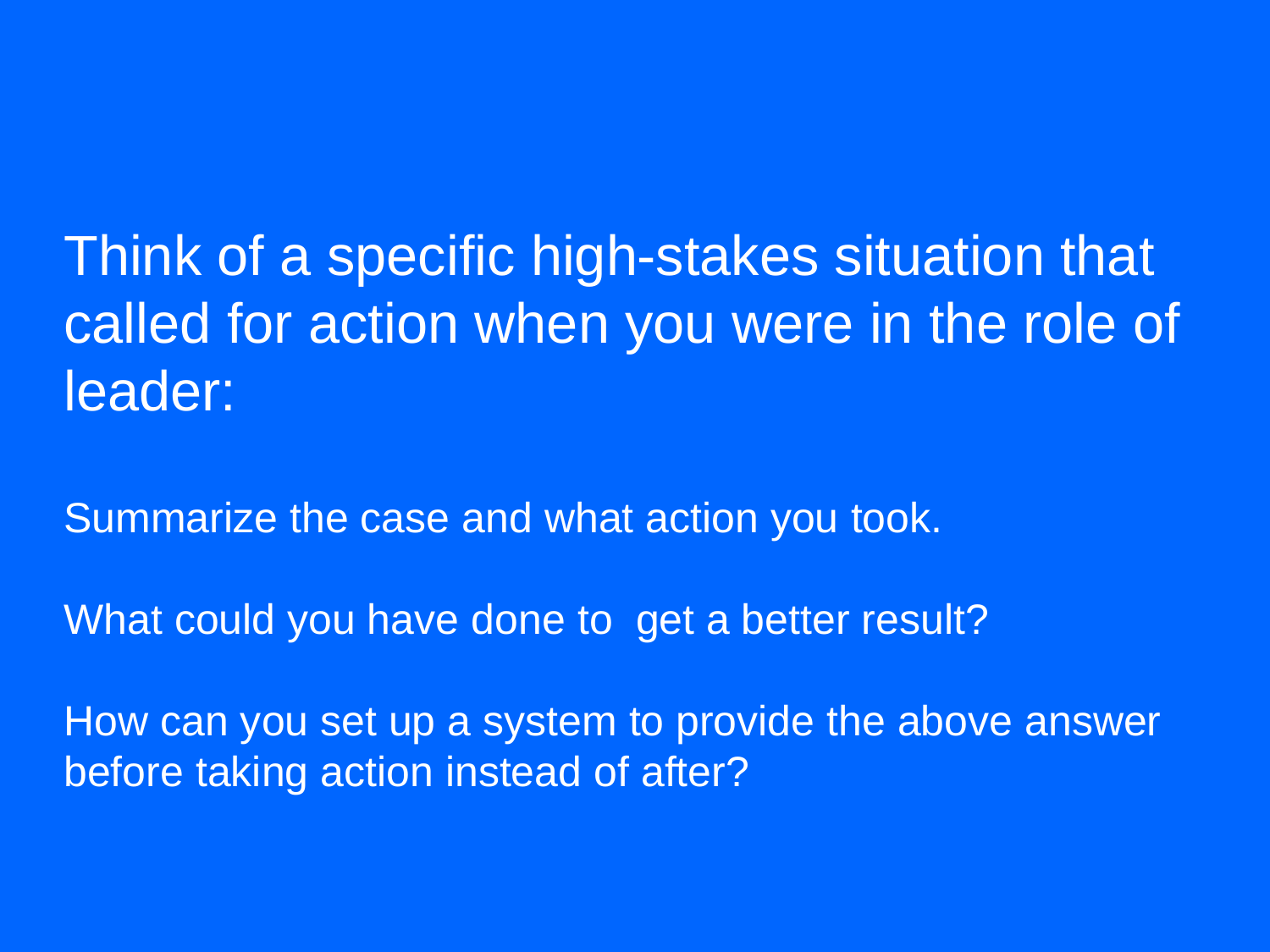

# **Leadership Support for Success**

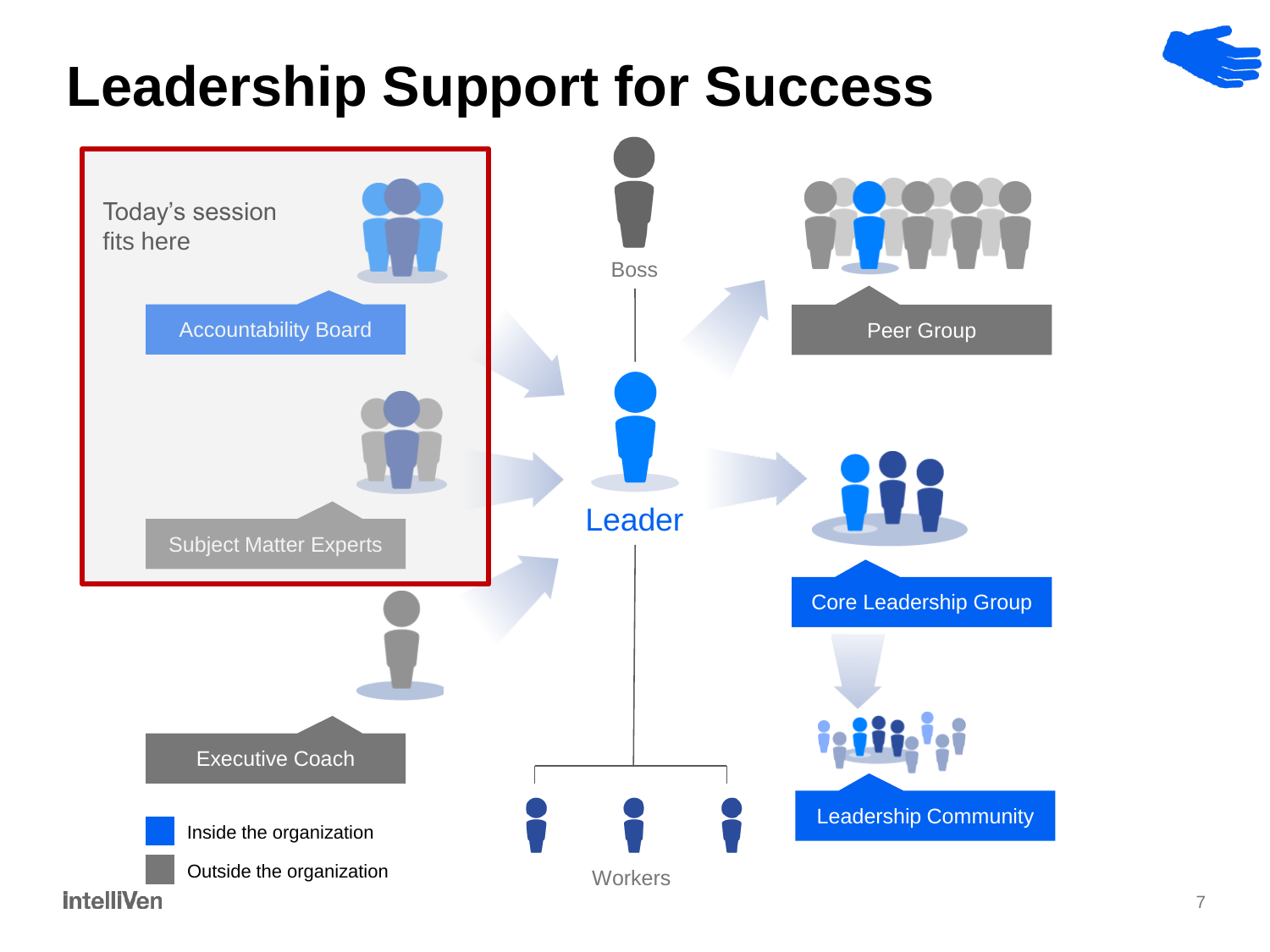### **Leadership Support**

### **Accountability Board**



**Mindset:** Chairman/Parent/Spouse

#### **Qualifications:**

- Experienced general manager
- Expert in something important to the business
- Able to distance from self-interests
- Has the time, energy, and drive to participate

#### **Provides:**

- Consistent point of accountability
- Helps with individual and collective focus and goals
- Access to resources (time, money, clients, partners, methods, knowledge, recruits, etc.)





Leader

#### **Responsibilities:**

- Hire and fire the CEO
- Approve financial plan
- Meet at least quarterly for 3-hours
- Minutes and actions logged in Board-book

#### **What can go wrong:**

- CEO adopts a one-down mind-set, tries to please the board, and takes direction (vs. input)
- Member(s) fail to prepare, develop point of view, participate
- Preparation runs up to meeting start
- Meeting is all "show and tell/sell" with no time to reflect and discuss important topics
- CEO fails to facilitate open discussion, debate, and pushback
- Members fail to push back in favor of congeniality

#### **Agenda:**

- What you are you trying to do
- What you have done to do it
- What happened
- What you have learned
- What you plan to do next

### **Members:**

- [Prepare, Develop a](http://www.intelliven.com/five-ps-to-peak-meeting-performance/) [Point of View, Show Up,](http://www.intelliven.com/five-ps-to-peak-meeting-performance/)   [Pay Attention, Participate](http://www.intelliven.com/five-ps-to-peak-meeting-performance/) don't dominate
- Ask challenging questions to push up thinking
- Give best advice and counsel
- Create a safe environment for open discussion

**Workers** 

### **intelliVen**

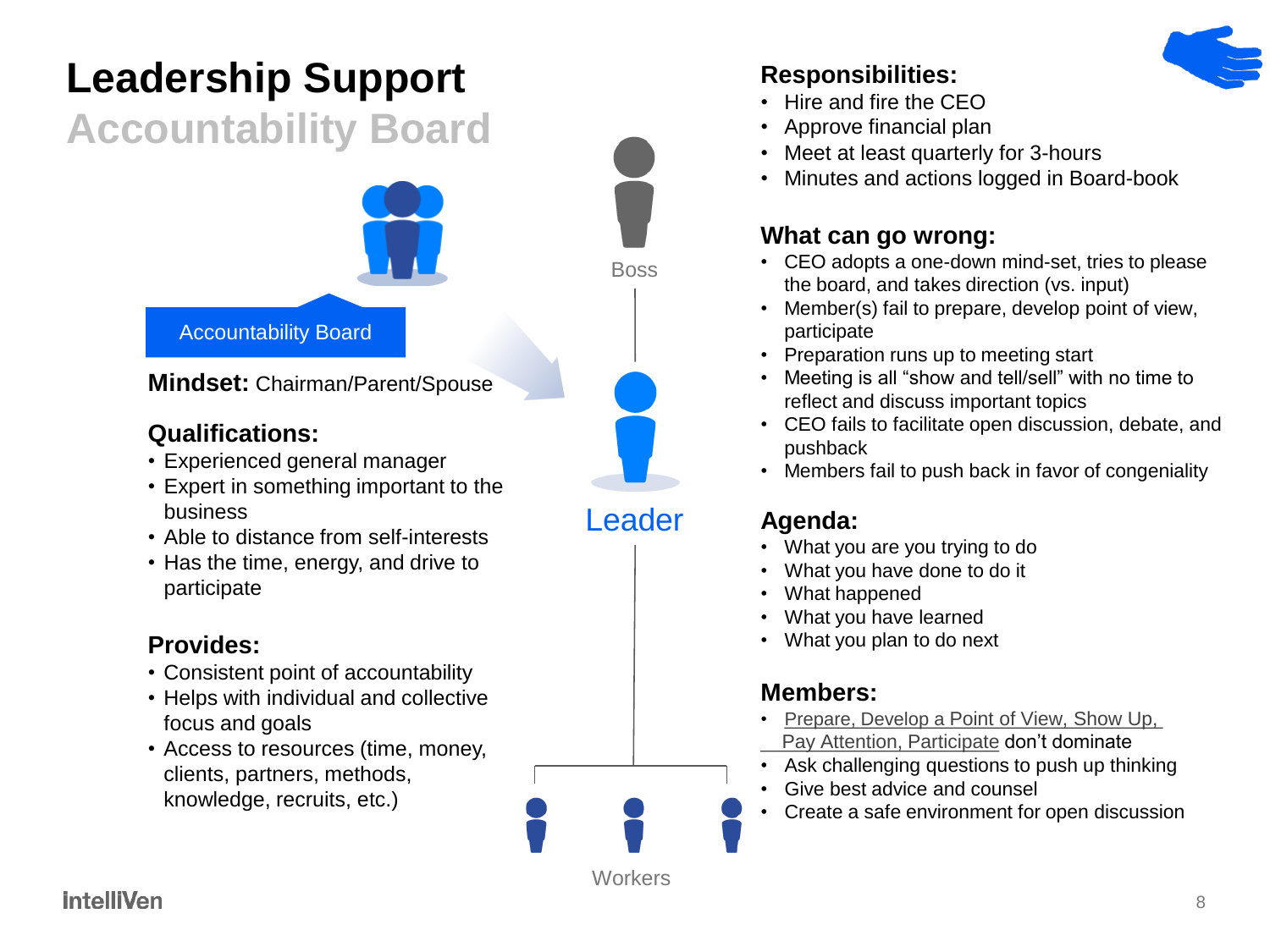### **Leadership Support**

### **Subject Matter Experts**



#### **Operations:**

- Consult individually as needed to draw on expertise
- Meet as a group once or twice a year to work on cross-cutting matters
- Makes no decisions, take no actions as a board
- Invite Accountability Board members to also serve as advisors

#### **What can go wrong:**

- Subject Matter Experts treated as Accountability Board Members and lose context
- Fail to meet or member(s) don't show-uip
- Members fail to prepare, develop point of view, participate
- Preparation runs up to meeting
- Meeting is all "show and tell/sell" with no time to reflect and discuss important topics

### **intelliVen**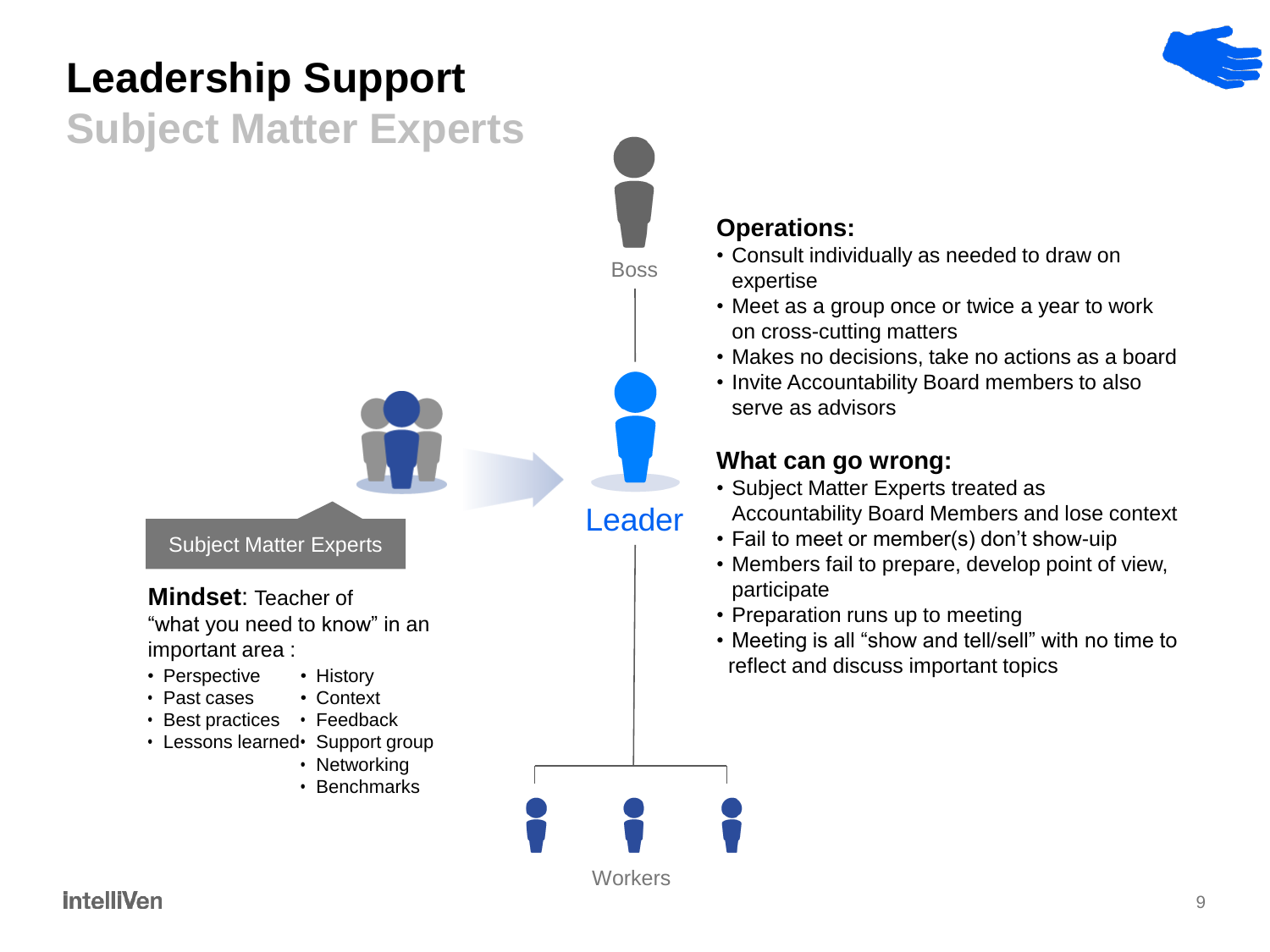# **Board of Directors vs Accountability Board vs Advisory Board**

- See sample [board charter v](http://intelliven.com/intelliven-new/wp-content/uploads/2012/02/Sample-Board-Charter.pdf)s. [advisor charter](http://intelliven.com/intelliven-new/wp-content/uploads/2012/02/Sample-Advisory-Board-Charter.pdf)
- Corporate bylaws frame how many, and who must be, on the Board of Directors
	- Members have legal responsibilities and bear real risk (and so require Directors & Officers Insurance)
	- Compensated with meeting fees and/or equity
- Corporate Board *can* serve as the Accountability Board; often assumed to be but failing
- Board of Advisors *can* be an Accountability Board; often isn't but thinks it is
- **Professional money** (i.e., Lender, Angel, Venture Capital, Private Equity) often **comes with governance** via board members and observers.
- A high-functioning Accountability Board **increases the odds of getting professional money** and of maintaining pre-money mode of operation vs having to conform to preferences of those who provide funding.
- To maintain control and keep costs down (e.g., legal, insurance) yet get the benefits, some private companies set up their Accountability Board as a Board of Advisors instead of Board of Directors.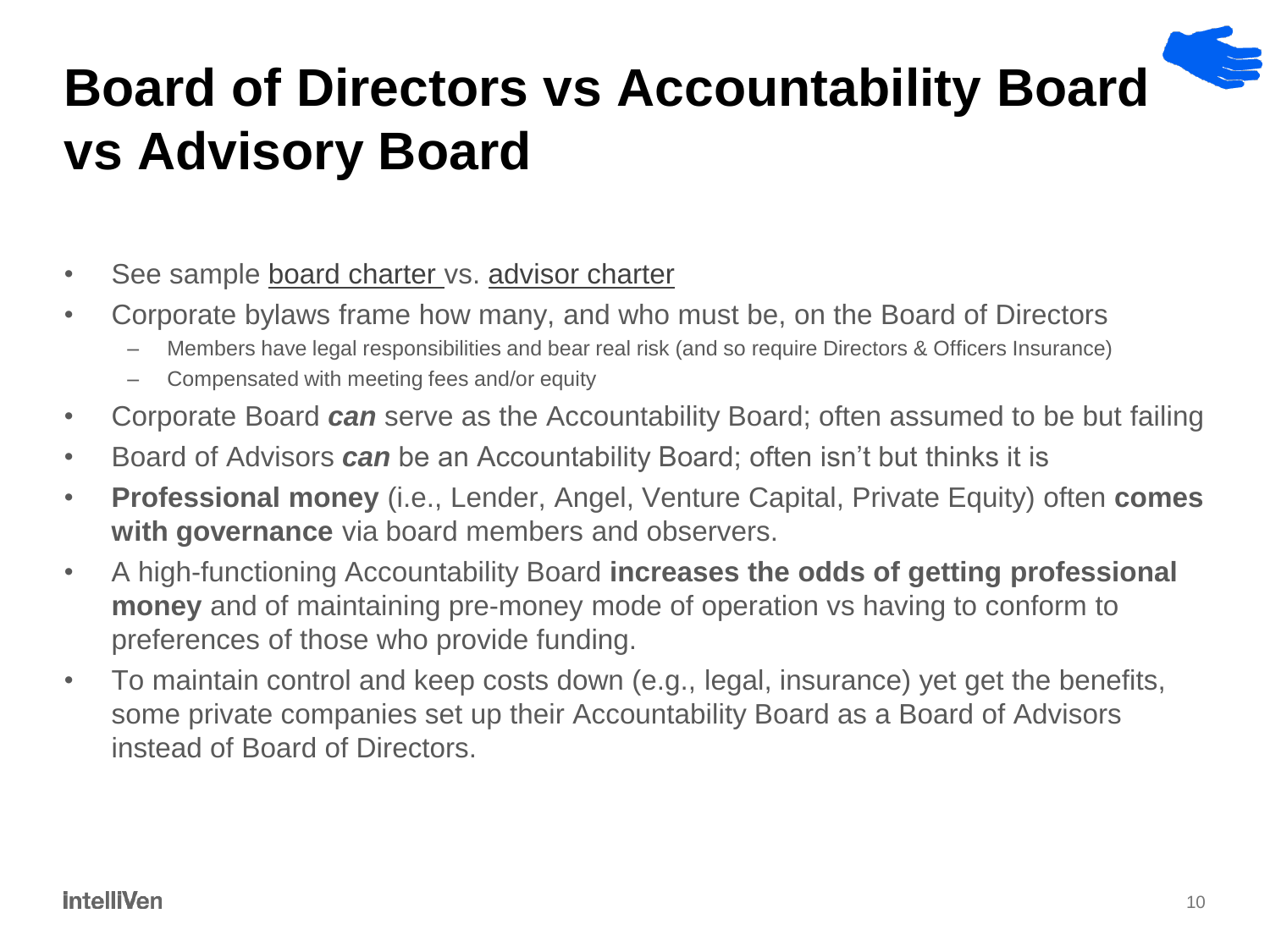

# **Accountability Board Management Best Practices**

- [CEOs job](https://www.inkling.com/read/manage-to-lead-peter-digiammarino-1st/get-aligned/figure-36) is to manage organization resources to maximum effect; the board is a resource…use it!
	- **Know what is wanted from each member**; ask each for it; give feedback
	- Ask the board and each member what they can do to help…then invite him/her to do it.
	- At least annually survey/discuss to **assess how the board and each member is performing**, what has gone well and what can be done to improve; act accordingly
- Maintain a rolling-year schedule at locations convenient to the company.
- Manage each meeting to accomplish what is needed; see sample board meeting artifacts; send out two days ahead of meeting.
- End each meeting with executive session to cover sensitive matters; invite outside directors to meet alone to discuss how things are going with the CEO and his/her team.
- Treat members with utmost respect but do not overdo deference
	- Stay in touch with each between meetings, in the way that works for him/her and you, to solicit input and to keep him/her apprised so as not to be blindsided, behind the curve, or cut out.
	- Let each know what is needed from him/her between, and in, each meeting.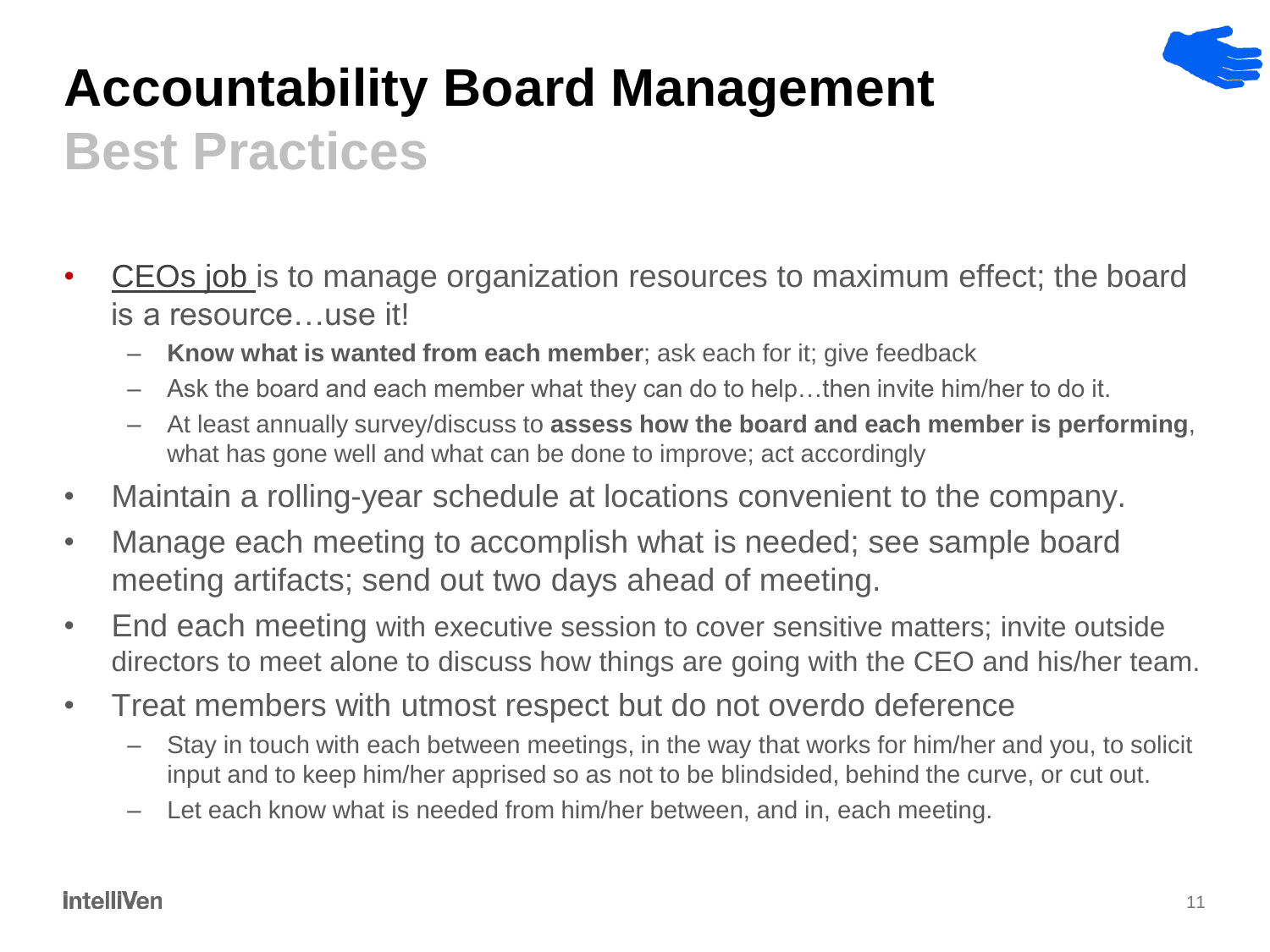

# **Accountability Board Membership Best Practices**

- Have ad hoc meetings/calls when needed to get out in front of emerging issues/opportunities but don't make more of an issue than needed.
- Keep the number of members as small as practicable to be more manageable.
- Invite management team and others to attend, with a bias towards inclusion, to the benefit of both attendees and members; model how direct reports should behave.
- Manage the space between Board and Management; otherwise the Board it will either ignore or manage the CEO based on swings from *apathy* to *fear* and *greed*.
- Build board thoughtfully as it is hard to unwind membership; use term/age limits and varying responsibilities to drive changes.
- Where to find members:
	- Personal network
	- Retained search
	- [IntelliVen Executive Sessions](http://www.intelliven.com/services/executive-sessions/) (a.k.a.: Accountability **Board-in-a-Box** or Instant Accountability Board)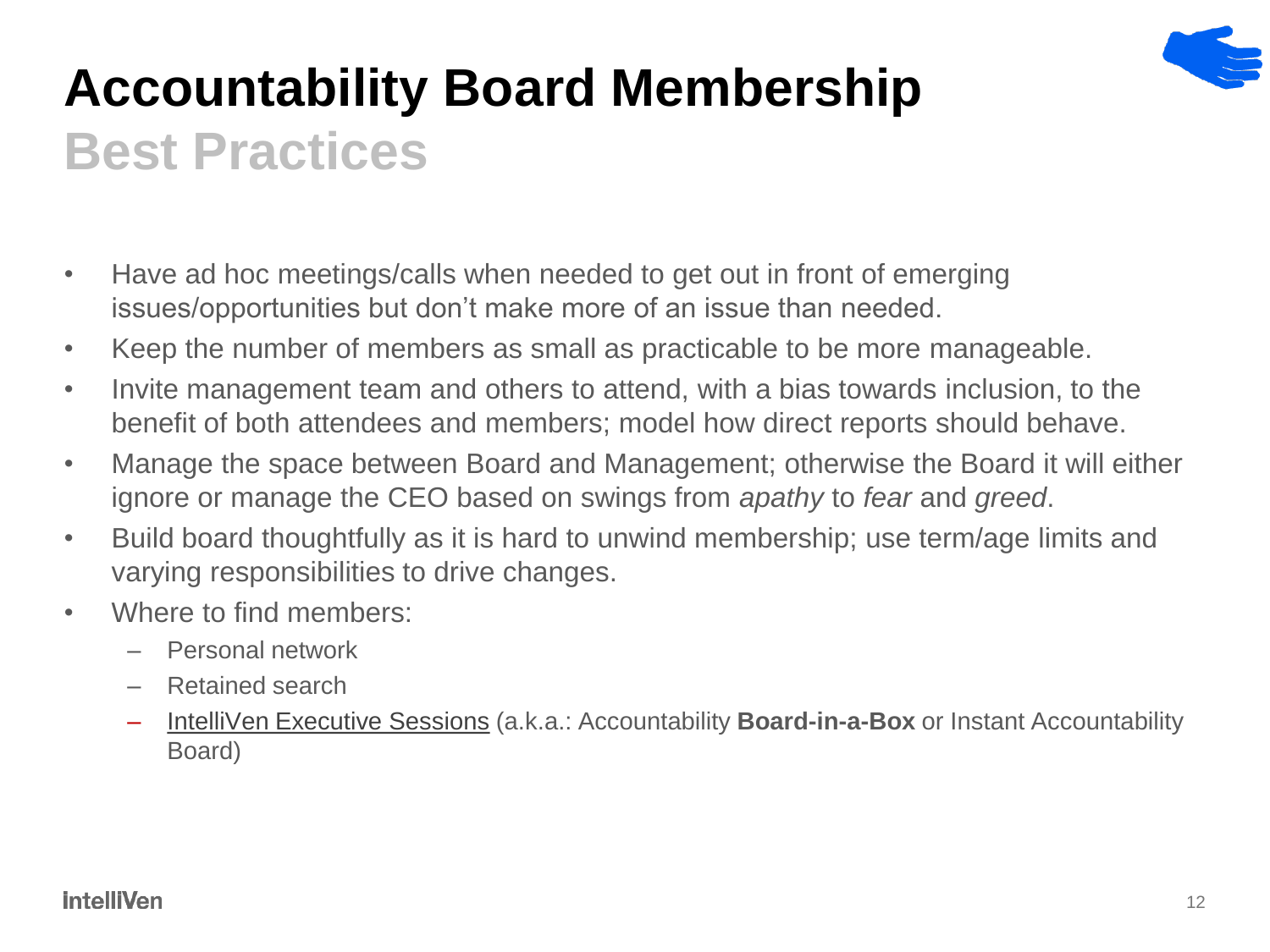

### **Accountability Board**

### **Use committees to address specific needs**

- Required Standing Committees:
	- Audit
	- Compensation
- Common Standing Committees:
	- Executive: Sets agenda for the full board
	- Governance/Nominating/Membership Committee: sets target board profile, assess current board, drives to achieve target profile and performance
	- Finance: for organizations with complex financial structure that not all board members need to be equally concerned with
	- Ethics/Compliance
- Ad Hoc committees address specific matters that come up and sunset upon completion
- Role of chair:
	- Poll members to set agenda ad to assess company, CEO, and board performance
	- Let members know ahead what each needs to expect and to do in upcoming meeting
	- Facilitate meetings; e.g., keep things moving and on track per schedule allowing to go off schedule when needed
	- Identify and head off problems between members
	- Drive board development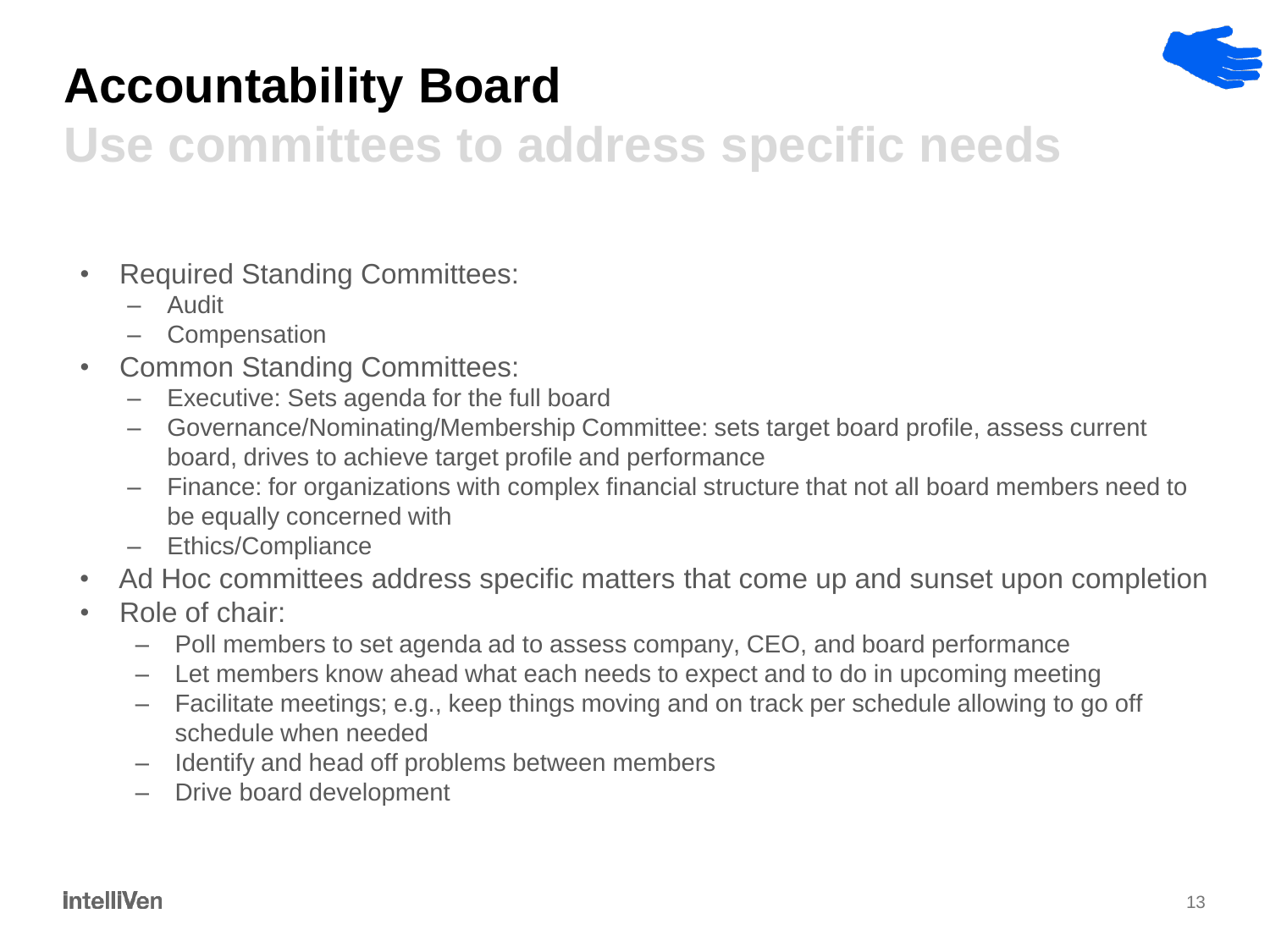# **Accountability Board**



### **Summary**

| <b>Board of Directors</b>                                                                                                                                                          |                                           |                                                                                                                                                                                                                                                                                                                                                                                                                                                                                                                                                                                                                                                                                                                                                                                                                                                                                                                                                                                                                                                                                                                                                                                                                                                    |
|------------------------------------------------------------------------------------------------------------------------------------------------------------------------------------|-------------------------------------------|----------------------------------------------------------------------------------------------------------------------------------------------------------------------------------------------------------------------------------------------------------------------------------------------------------------------------------------------------------------------------------------------------------------------------------------------------------------------------------------------------------------------------------------------------------------------------------------------------------------------------------------------------------------------------------------------------------------------------------------------------------------------------------------------------------------------------------------------------------------------------------------------------------------------------------------------------------------------------------------------------------------------------------------------------------------------------------------------------------------------------------------------------------------------------------------------------------------------------------------------------|
| <b>Members</b>                                                                                                                                                                     | <b>Frequency</b>                          | <b>Responsibilities</b>                                                                                                                                                                                                                                                                                                                                                                                                                                                                                                                                                                                                                                                                                                                                                                                                                                                                                                                                                                                                                                                                                                                                                                                                                            |
| <b>Internal Members</b><br>Chairman/CEO<br>Secretary<br><b>External Members</b><br><b>PE/VC Senior Advisor</b><br><b>PE/VC Managing Director</b><br>Experienced successful<br>exec | Every three<br>months<br>and as<br>needed | • Hires/Fires the CEO<br>• Reviews and approves annual financial plan, option program, compensation<br>program, and incentive program<br>• Provides a consistent point of accountability for performance against plan and<br>goals<br>• Approves performance goals, compensation, C-level incentives<br>. Reviews performance annually and guides the development of the CEO<br>• Reviews and provides guidance with respect to what the organization and its<br>top execs are doing individually and collectively, how it is going, what they are<br>learning, and what they will do next<br>• Provides guidance with respect to individual and collective executive focus<br>• Reviews resources (people, clients, time, training, connections, money, etc.)<br>needed to achieve plans and takes steps to help the organization meet its<br>needs<br>• Gets clear about what is most important, and ensures attention and resources<br>are allocated accordingly<br>• Reviews the organization's strategy and key initiatives to be sure they make<br>sense and that they are in synch with what the organization is doing and<br>learning<br>• Provides advice and counsel in communications and affairs relating to lenders<br>and financiers |
| <b>Inside Observers</b><br><b>CTO</b><br>COO<br><b>CFO</b><br>Function/Unit Leader(s)<br><b>Specialists</b><br><b>Outside Observers</b><br>Lender<br>PE/VC/Lender Analyst(s)       |                                           |                                                                                                                                                                                                                                                                                                                                                                                                                                                                                                                                                                                                                                                                                                                                                                                                                                                                                                                                                                                                                                                                                                                                                                                                                                                    |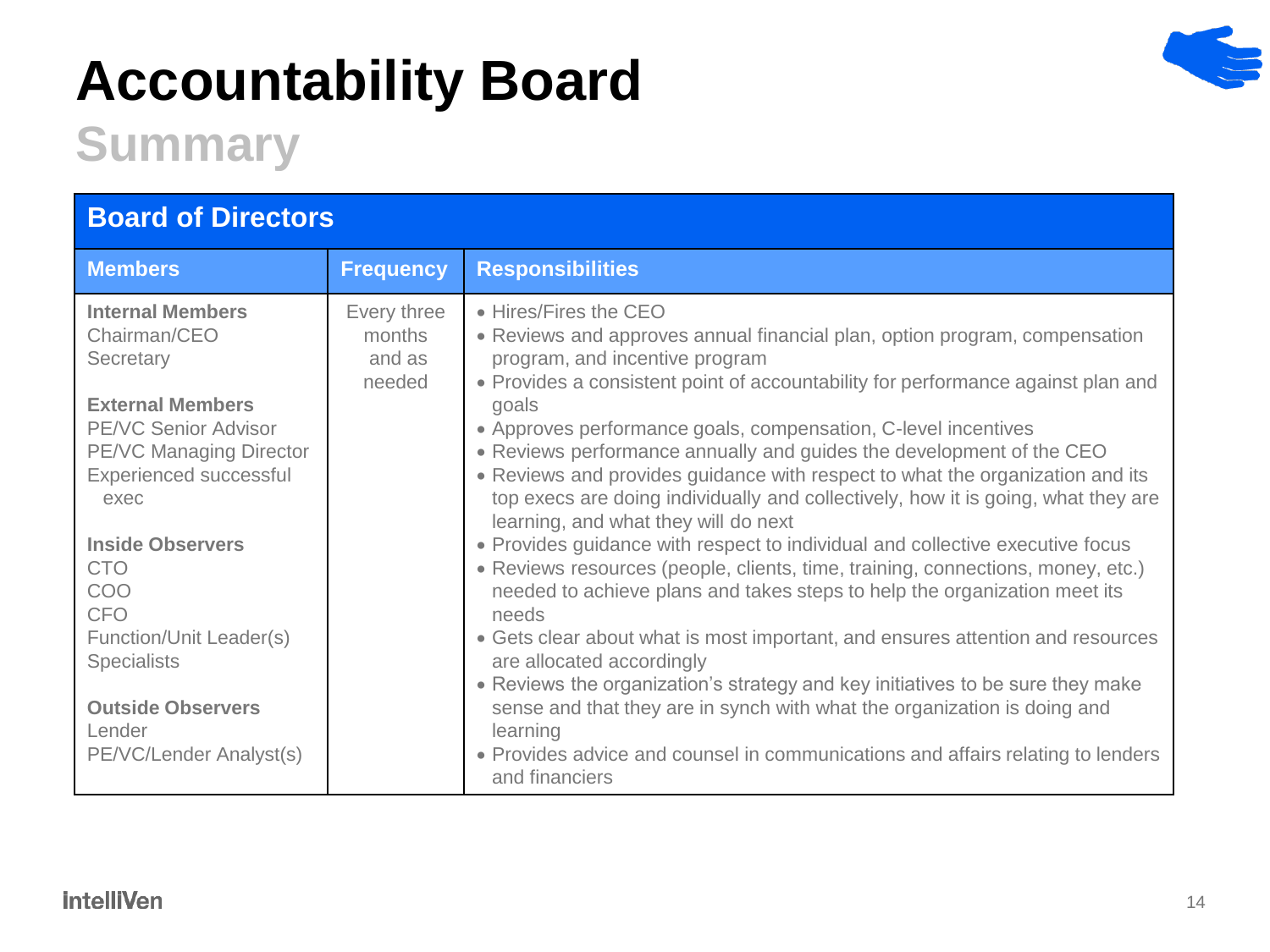# **Sample [Annual Planning](http://www.intelliven.com/how-to-run-a-great-annual-leadership-team-strategy-offsite-meeting/) and Governance Cycle**



#### **intelliVen**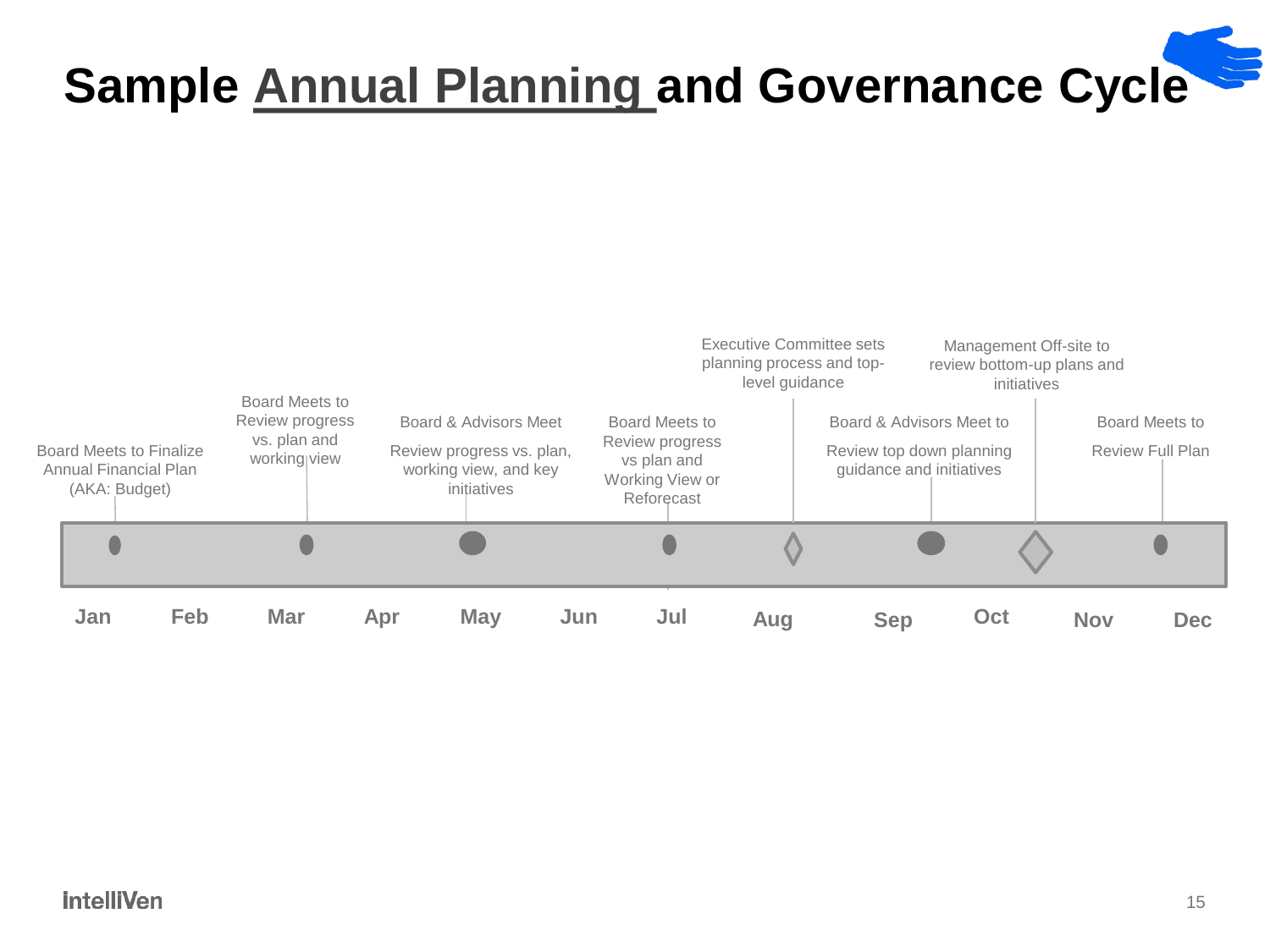Arrange an operating framework of outside support from an Accountability Board and Subject Matter Experts.

Share content from this presentation with your governing bodies.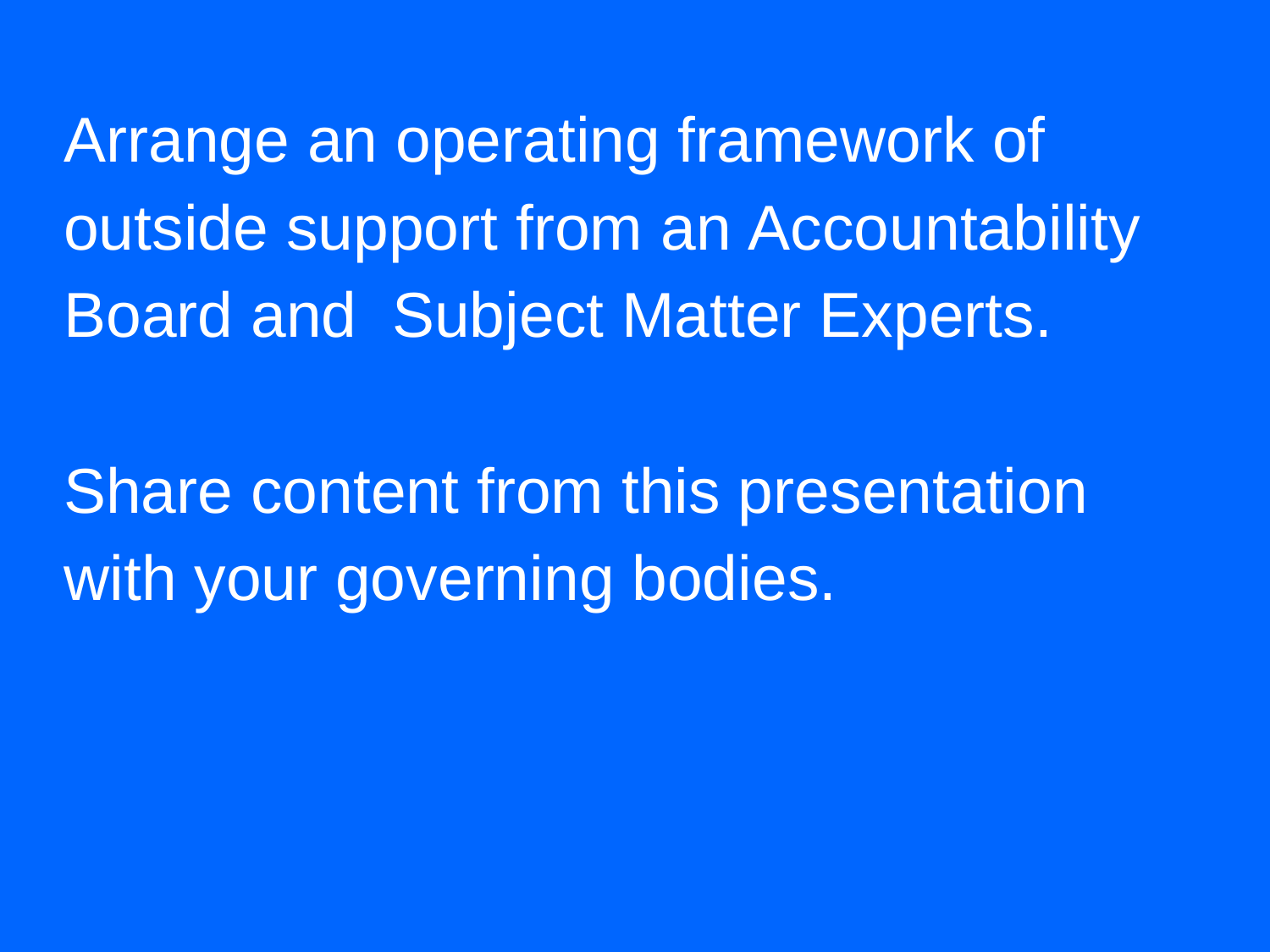# **[Fill out your leadership support structure.](http://intelliven.com/templates/leadership-support-structure/)**



17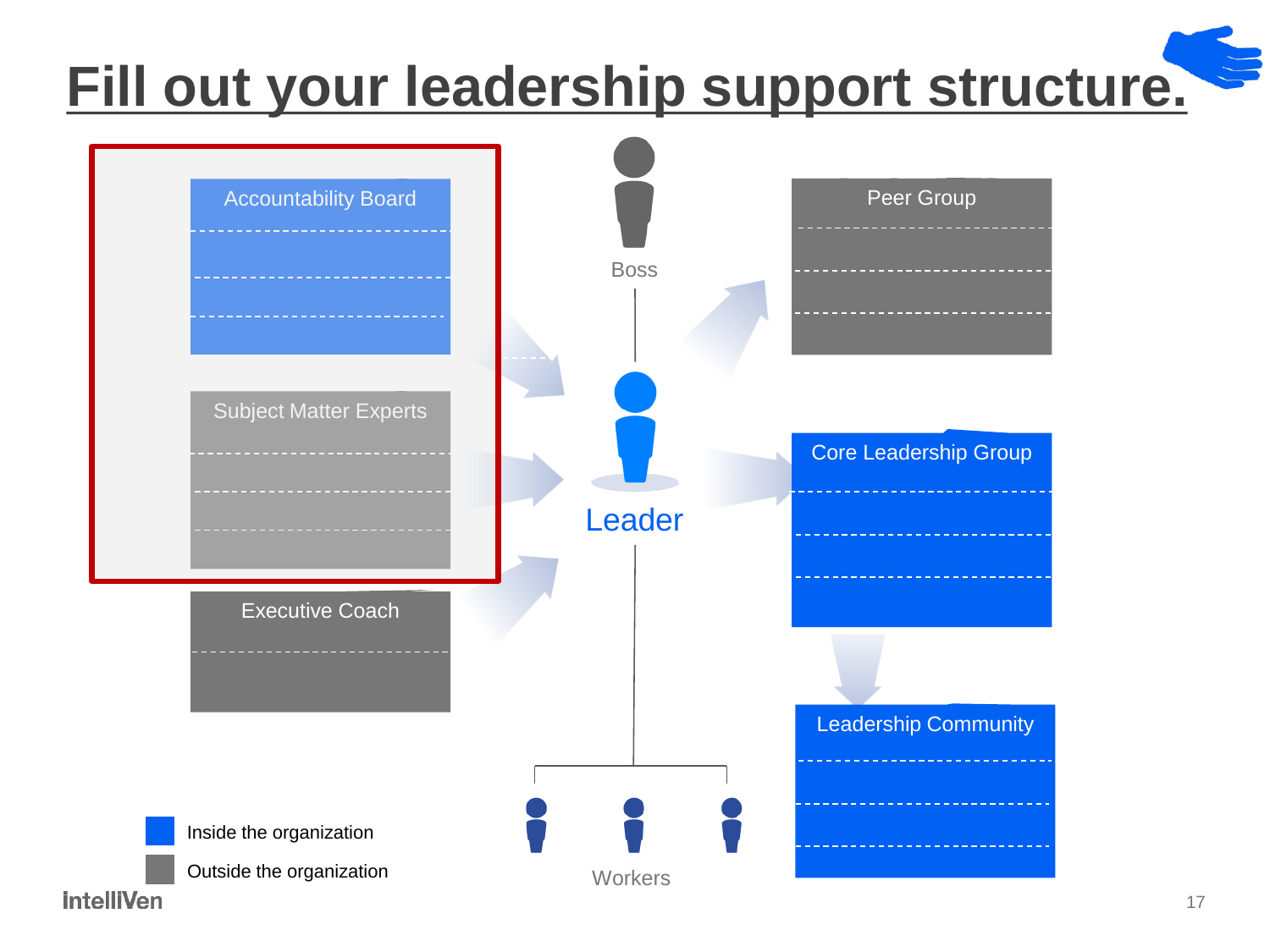

- Share an example of how your thinking has evolved from today's session.
- What did you notice when working with others on today's topic?
- Would you like to be on a board?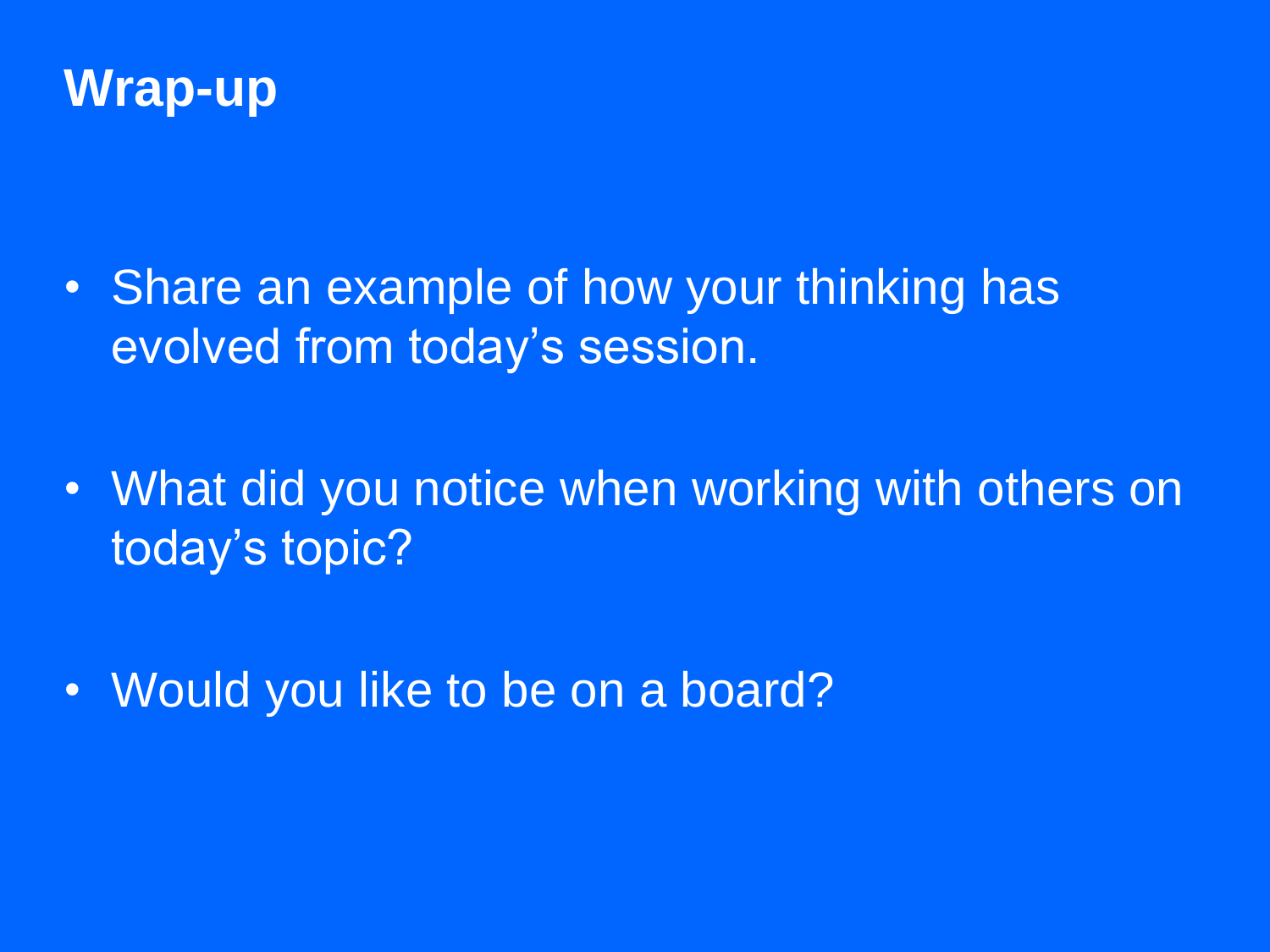## **IntelliVen Resources**

### **Free to all**:

- [Subscribe to IntelliVen blog](http://www.intelliven.com/subscribe/)
- Follow @intelliven
- [IntelliVen templates](http://www.intelliven.com/tools/)
- [Front-matter, Get Clear chapter on Inkling](https://www.inkling.com/store/book/manage-to-lead-peter-digiammarino-1st/)

### **Free to attendees upon request:**

- PDF of today's slides
- [PDF of front-matter, one chapter, and](mailto:peterd@intelliven.com)  [appendix sample](mailto:peterd@intelliven.com)
- [Course syllabus, reading list, windows of time,](mailto:peterd@intelliven.com)  [PDF of course slides, grading guide](mailto:peterd@intelliven.com)
- **[First 90-Minute Executive Session](http://www.intelliven.com/contact/#gf_1)**

### **Fee based:**

- [Operating Processes](http://www.intelliven.com/offerings/)
	- [Quarterly Executive Sessions](http://www.intelliven.com/services/executive-sessions/)
	- Financial Plan and Control set up and reporting
	- Solution architecture and offering development
	- Systematic account development
	- Executive Performance Appraisal Process

#### • [Management Team Workshops](http://www.intelliven.com/contact/#gf_1)

- Initiative-to-Action
- Contracting and Governance
- Culture Development
- **[Manage to Lead Workbook](https://www.inkling.com/store/book/manage-to-lead-peter-digiammarino-1st/)** 
	- [Interactive, digital title from Inkling](https://www.inkling.com/store/book/manage-to-lead-peter-digiammarino-1st/)
	- [Softcover or e-Book from Amazon](http://www.intelliven.com/managetolead/)
- [Manage to Lead Course](http://www.intelliven.com/contact/#gf_1)
	- Classroom
	- **Teacher Training**
- CEO Development
	- **Coaching**
	- **Advising**
	- **Training**